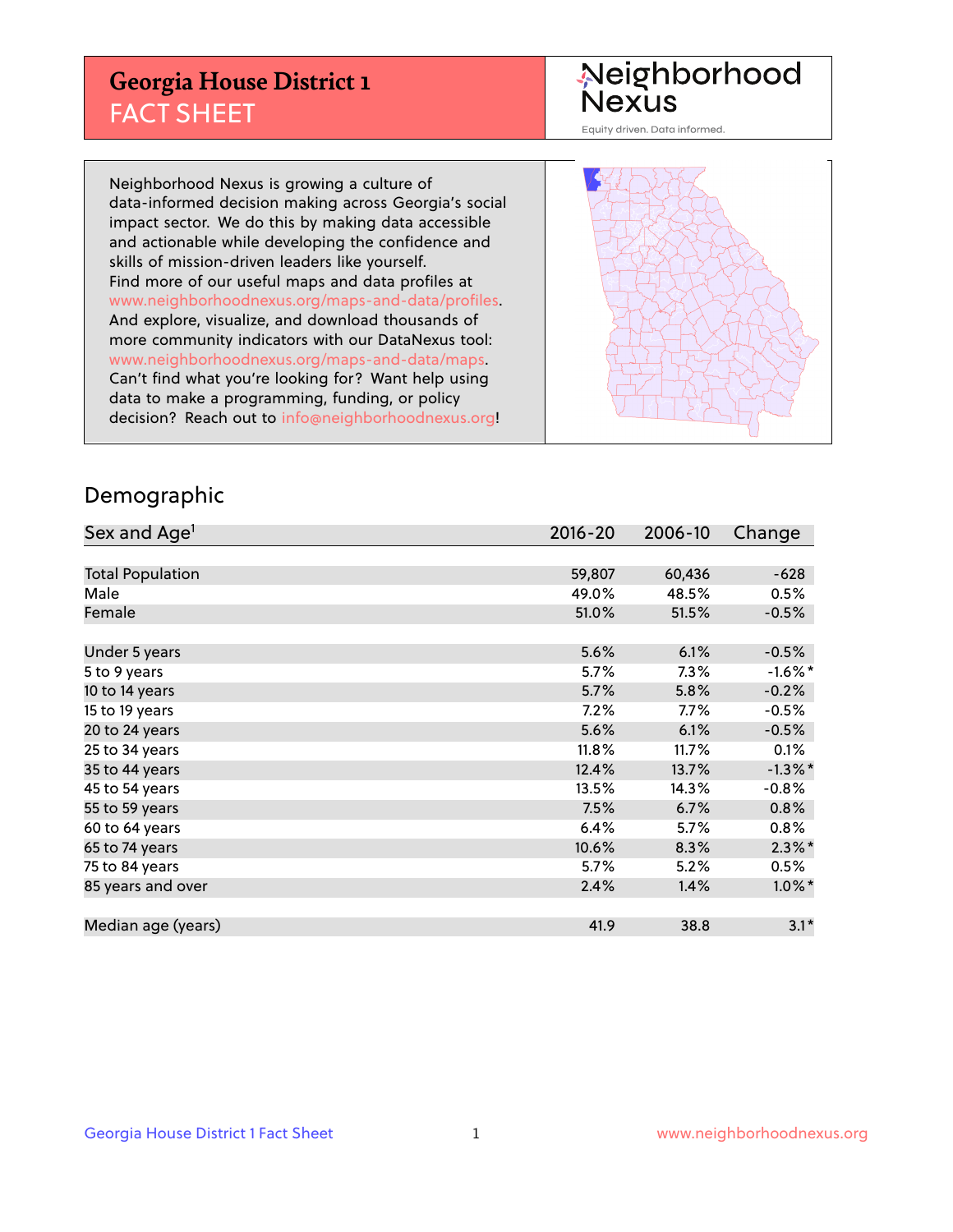## Demographic, continued...

| Race <sup>2</sup>                                            | $2016 - 20$ | 2006-10 | Change     |
|--------------------------------------------------------------|-------------|---------|------------|
| <b>Total population</b>                                      | 59,807      | 60,436  | $-628$     |
| One race                                                     | 96.9%       | 98.6%   | $-1.7%$ *  |
| White                                                        | 91.5%       | 94.2%   | $-2.7%$    |
| <b>Black or African American</b>                             | 3.6%        | 3.0%    | 0.6%       |
| American Indian and Alaska Native                            | 0.2%        | 0.3%    | $-0.2%$    |
| Asian                                                        | 1.2%        | 0.4%    | 0.7%       |
| Native Hawaiian and Other Pacific Islander                   | 0.0%        | 0.1%    | $-0.0%$    |
| Some other race                                              | 0.4%        | 0.6%    | $-0.2%$    |
| Two or more races                                            | 3.1%        | 1.4%    | $1.7\%$ *  |
| Race alone or in combination with other race(s) <sup>3</sup> | $2016 - 20$ | 2006-10 | Change     |
| <b>Total population</b>                                      | 59,807      | 60,436  | $-628$     |
| White                                                        | 94.6%       | 95.5%   | $-0.9%$ *  |
| <b>Black or African American</b>                             | 5.2%        | 3.6%    | $1.5\%$ *  |
| American Indian and Alaska Native                            | 1.0%        | 0.8%    | 0.2%       |
| Asian                                                        | 1.3%        | 0.5%    | 0.8%       |
| Native Hawaiian and Other Pacific Islander                   | 0.1%        | 0.1%    | 0.0%       |
| Some other race                                              | 1.1%        | 0.8%    | 0.2%       |
|                                                              |             |         |            |
| Hispanic or Latino and Race <sup>4</sup>                     | $2016 - 20$ | 2006-10 | Change     |
| <b>Total population</b>                                      | 59,807      | 60,436  | $-628$     |
| Hispanic or Latino (of any race)                             | 2.5%        | 1.6%    | $0.9\%$ *  |
| Not Hispanic or Latino                                       | 97.5%       | 98.4%   | $-0.9%$    |
| White alone                                                  | 90.1%       | 93.4%   | $-3.3\%$ * |
| <b>Black or African American alone</b>                       | 3.6%        | 3.0%    | 0.6%       |
| American Indian and Alaska Native alone                      | 0.1%        | 0.3%    | $-0.2%$    |
| Asian alone                                                  | 0.9%        | 0.4%    | 0.5%       |
| Native Hawaiian and Other Pacific Islander alone             | $0.0\%$     | 0.0%    | $-0.0%$    |
| Some other race alone                                        | 0.1%        | 0.2%    | $-0.1%$    |
| Two or more races                                            | 2.6%        | 1.1%    | $1.5%$ *   |
| U.S. Citizenship Status <sup>5</sup>                         | $2016 - 20$ | 2006-10 | Change     |
|                                                              |             |         |            |
| Foreign-born population                                      | 954         | 873     | 81         |
| Naturalized U.S. citizen                                     | 47.8%       | 31.3%   | 16.4%      |
| Not a U.S. citizen                                           | 52.2%       | 68.7%   | $-16.4%$   |
| Citizen, Voting Age Population <sup>6</sup>                  | 2016-20     | 2006-10 | Change     |
|                                                              |             |         |            |
| Citizen, 18 and over population                              | 47,147      | 45,619  | 1,528      |
| Male                                                         | 48.1%       | 47.8%   | 0.3%       |
| Female                                                       | 51.9%       | 52.2%   | $-0.3%$    |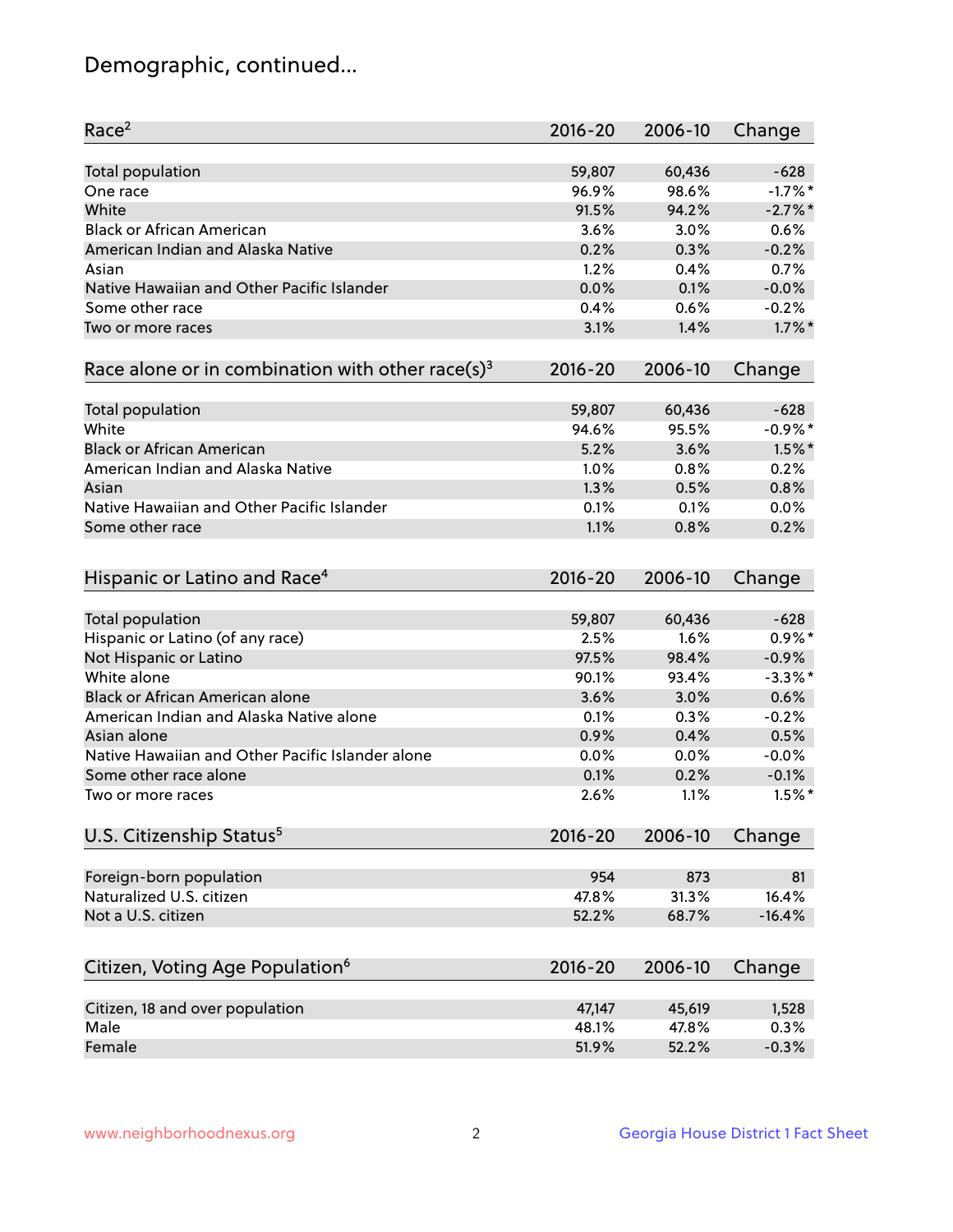#### Economic

| Income <sup>7</sup>                                 | $2016 - 20$ | 2006-10 | Change     |
|-----------------------------------------------------|-------------|---------|------------|
|                                                     |             |         |            |
| All households                                      | 23,057      | 23,381  | $-324$     |
| Less than \$10,000                                  | 6.8%        | 9.6%    | $-2.7\%$ * |
| \$10,000 to \$14,999                                | 6.0%        | 8.0%    | $-1.9%$ *  |
| \$15,000 to \$24,999                                | 14.2%       | 15.6%   | $-1.5%$    |
| \$25,000 to \$34,999                                | 13.9%       | 14.2%   | $-0.4%$    |
| \$35,000 to \$49,999                                | 16.2%       | 16.9%   | $-0.8%$    |
| \$50,000 to \$74,999                                | 17.5%       | 16.8%   | 0.7%       |
| \$75,000 to \$99,999                                | 11.3%       | 9.8%    | 1.5%       |
| \$100,000 to \$149,999                              | 8.5%        | 6.1%    | $2.3\%$ *  |
| \$150,000 to \$199,999                              | 2.3%        | 1.7%    | 0.6%       |
| \$200,000 or more                                   | 3.4%        | 1.3%    | $2.1\%$ *  |
| Median household income (dollars)                   | 42,889      | 36,940  | 5,949*     |
| Mean household income (dollars)                     | 61,238      | 48,582  | 12,656*    |
| With earnings                                       | 71.3%       | 74.9%   | $-3.6\%$ * |
| Mean earnings (dollars)                             | 62,223      | 48,668  | 13,555*    |
| <b>With Social Security</b>                         | 40.8%       | 33.8%   | $7.0\%$ *  |
| Mean Social Security income (dollars)               | 18,729      | 15,207  | $3,521*$   |
| With retirement income                              | 19.6%       | 16.3%   | $3.4\%$ *  |
| Mean retirement income (dollars)                    | 18,952      | 18,239  | 713        |
| With Supplemental Security Income                   | 6.9%        | 5.9%    | 1.0%       |
| Mean Supplemental Security Income (dollars)         | 9,583       | 6,839   | $2,744*$   |
| With cash public assistance income                  | 1.7%        | 1.5%    | 0.2%       |
| Mean cash public assistance income (dollars)        | 978         | 3,034   | $-2,056$   |
| With Food Stamp/SNAP benefits in the past 12 months | 12.2%       | 12.5%   | $-0.3%$    |
|                                                     |             |         |            |
| Families                                            | 16,019      | 16,663  | $-644$     |
| Less than \$10,000                                  | 2.6%        | 6.1%    | $-3.5%$ *  |
| \$10,000 to \$14,999                                | 2.9%        | 4.2%    | $-1.3%$    |
| \$15,000 to \$24,999                                | 10.4%       | 12.7%   | $-2.3%$    |
| \$25,000 to \$34,999                                | 12.1%       | 15.2%   | $-3.2\%$ * |
| \$35,000 to \$49,999                                | 17.6%       | 17.2%   | 0.4%       |
| \$50,000 to \$74,999                                | 22.4%       | 19.6%   | 2.8%       |
| \$75,000 to \$99,999                                | 13.8%       | 12.8%   | 0.9%       |
| \$100,000 to \$149,999                              | 10.9%       | $8.0\%$ | $3.0\%$ *  |
| \$150,000 to \$199,999                              | 3.2%        | 2.4%    | 0.8%       |
| \$200,000 or more                                   | 4.2%        | 1.7%    | $2.5%$ *   |
| Median family income (dollars)                      | 55,668      | 44,425  | $11,244*$  |
| Mean family income (dollars)                        | 72,224      | 56,476  | 15,748*    |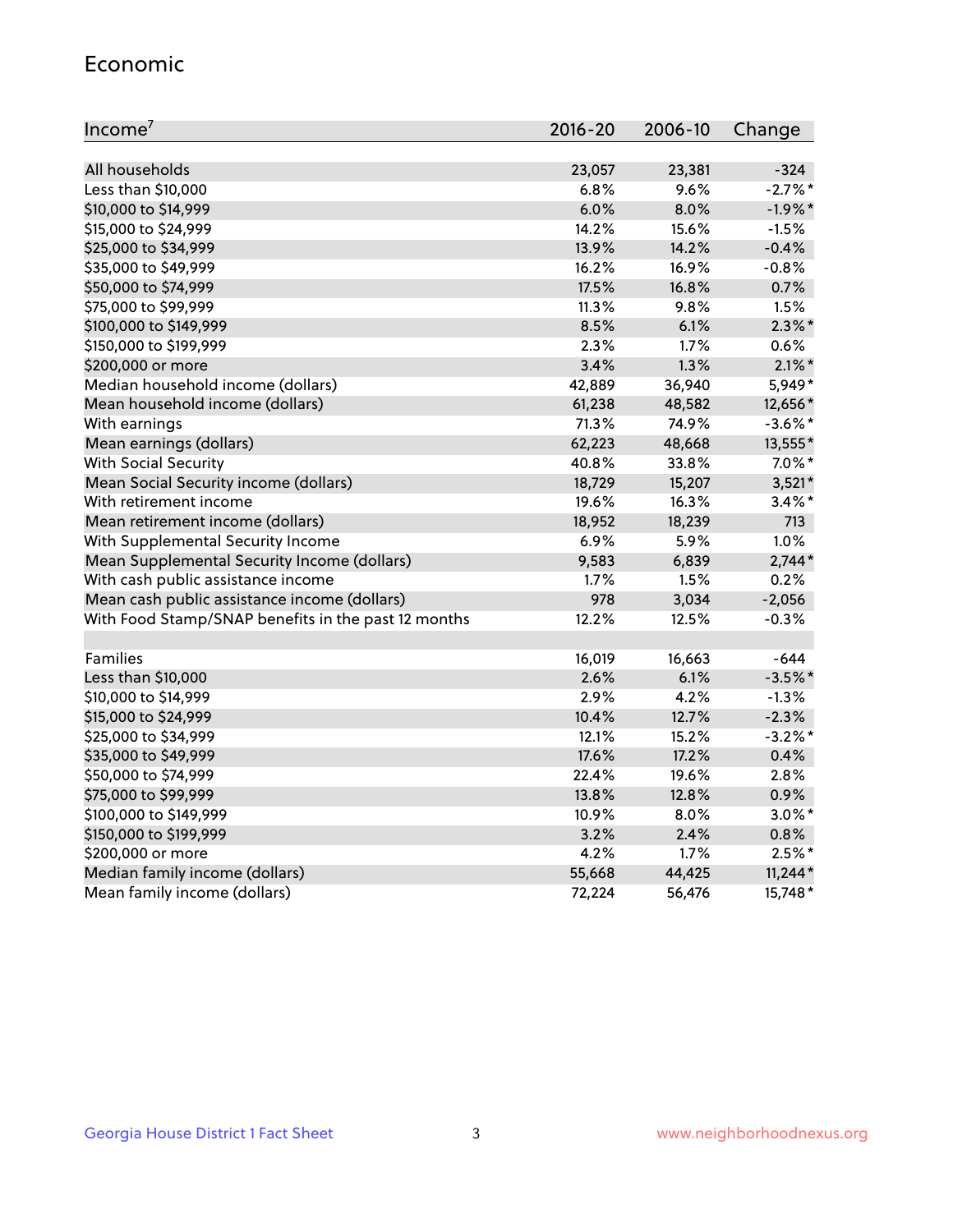## Economic, continued...

| Income, continued <sup>8</sup>                           | 2016-20 | 2006-10 | Change      |
|----------------------------------------------------------|---------|---------|-------------|
|                                                          |         |         |             |
| Nonfamily households                                     | 7,038   | 6,718   | 320         |
| Median nonfamily income (dollars)                        | 23,277  | 18,897  | 4,380*      |
| Mean nonfamily income (dollars)                          | 34,429  | 26,042  | 8,387*      |
|                                                          |         |         |             |
| Median earnings for workers (dollars)                    | 28,454  | 23,460  | 4,994*      |
| Median earnings for male full-time, year-round workers   | 42,490  | 39,738  | $2,752*$    |
| (dollars)                                                |         |         |             |
| Median earnings for female full-time, year-round workers | 35,903  | 28,630  | $7,272*$    |
| (dollars)                                                |         |         |             |
|                                                          |         |         |             |
| Per capita income (dollars)                              | 24,609  | 19,310  | $5,299*$    |
|                                                          |         |         |             |
| Families and People Below Poverty Level <sup>9</sup>     | 2016-20 | 2006-10 | Change      |
|                                                          |         |         |             |
| <b>All families</b>                                      | 10.2%   | 12.7%   | $-2.5%$     |
| With related children under 18 years                     | 16.0%   | 20.8%   | $-4.8%$     |
| With related children under 5 years only                 | 13.9%   | 26.0%   | $-12.2%$    |
| Married couple families                                  | 6.9%    | 7.3%    | $-0.4%$     |
| With related children under 18 years                     | 10.3%   | 10.1%   | 0.2%        |
| With related children under 5 years only                 | 9.5%    | 8.9%    | 0.7%        |
| Families with female householder, no husband present     | 22.3%   | 35.5%   | $-13.2\%$ * |
| With related children under 18 years                     | 28.3%   | 47.9%   | $-19.6%$ *  |
| With related children under 5 years only                 | 19.3%   | 64.3%   | $-45.0%$    |
|                                                          |         |         |             |
| All people                                               | 15.0%   | 16.9%   | $-1.9%$     |
| Under 18 years                                           | 18.4%   | 24.3%   | $-5.9%$     |
| Related children under 18 years                          | 17.8%   | 24.0%   | $-6.3%$     |
| Related children under 5 years                           | 21.4%   | 28.5%   | $-7.1%$     |
| Related children 5 to 17 years                           | 16.4%   | 22.4%   | $-6.0%$     |
| 18 years and over                                        | 14.1%   | 14.6%   | $-0.4%$     |
| 18 to 64 years                                           | 15.5%   | 15.7%   | $-0.2%$     |
| 65 years and over                                        | 9.8%    | 9.8%    | 0.0%        |
| People in families                                       | 11.6%   | 14.7%   | $-3.1%$     |
| Unrelated individuals 15 years and over                  | 33.1%   | 29.6%   | 3.5%        |
|                                                          |         |         |             |
| Non-Hispanic white people                                | 14.7%   | 16.6%   | $-1.9%$     |
| Black or African-American people                         | 23.6%   | 28.2%   | $-4.6%$     |
| Asian people                                             | 20.1%   | 0.0%    | 20.1%       |
| Hispanic or Latino people                                | 4.1%    | 18.5%   | $-14.4%$    |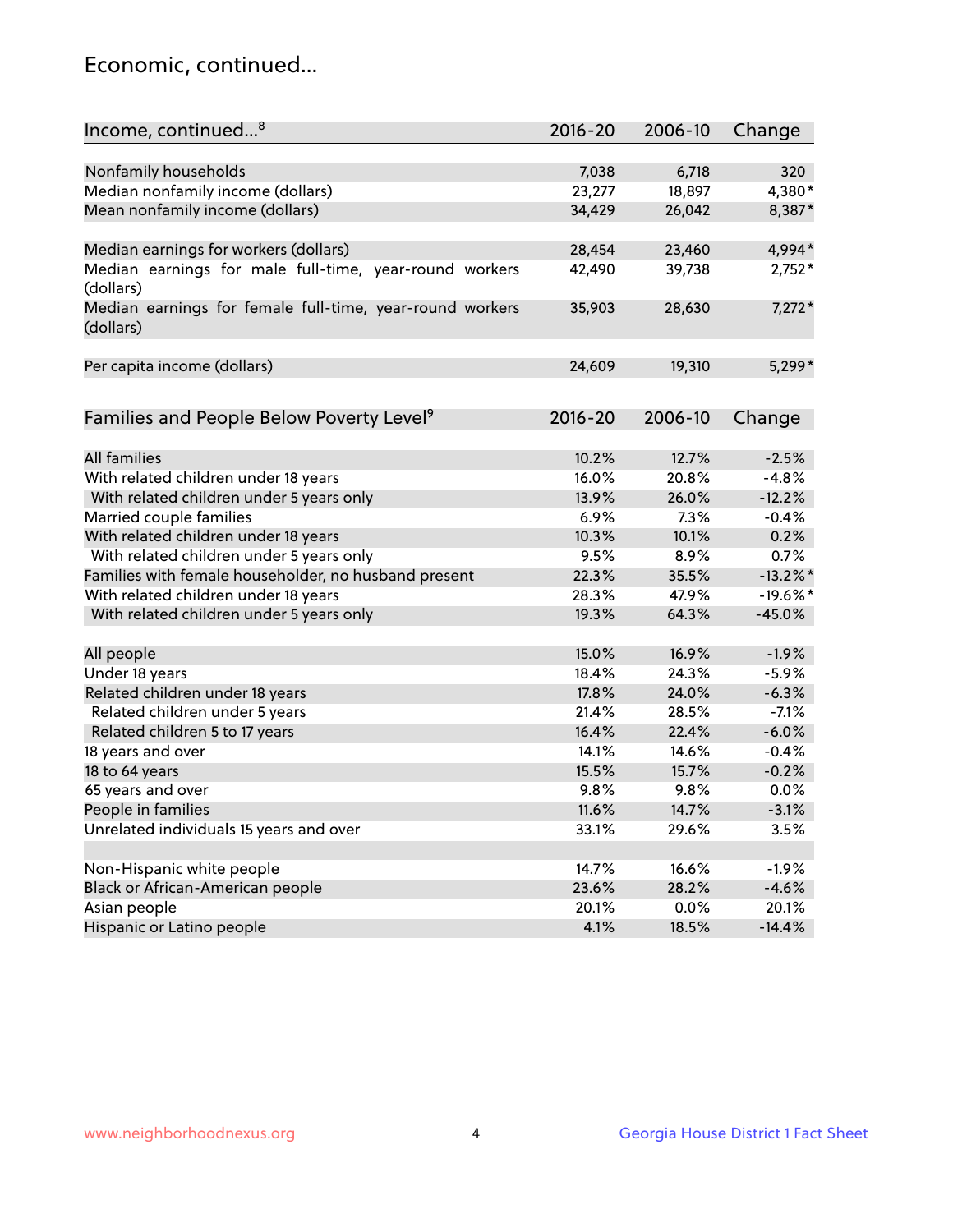## Employment

| Employment Status <sup>10</sup>                                             | 2016-20 | 2006-10 | Change    |
|-----------------------------------------------------------------------------|---------|---------|-----------|
|                                                                             |         |         |           |
| Population 16 years and over                                                | 48,945  | 47,788  | 1,156     |
| In labor force                                                              | 56.7%   | 59.6%   | $-2.8%$   |
| Civilian labor force                                                        | 56.5%   | 59.4%   | $-2.9%$   |
| Employed                                                                    | 53.0%   | 52.9%   | 0.1%      |
| Unemployed                                                                  | 3.5%    | 6.5%    | $-3.0%$   |
| <b>Armed Forces</b>                                                         | 0.2%    | 0.1%    | 0.1%      |
| Not in labor force                                                          | 43.3%   | 40.4%   | 2.8%      |
|                                                                             |         |         |           |
| Civilian labor force                                                        | 27,668  | 28,403  | $-734$    |
| <b>Unemployment Rate</b>                                                    | 6.2%    | 11.0%   | $-4.8%$   |
|                                                                             |         |         |           |
| Females 16 years and over                                                   | 25,281  | 25,091  | 190       |
| In labor force                                                              | 52.7%   | 52.9%   | $-0.2%$   |
| Civilian labor force                                                        | 52.7%   | 52.9%   | $-0.2%$   |
| Employed                                                                    | 49.4%   | 47.5%   | 1.9%      |
| Own children of the householder under 6 years                               | 3,725   | 4,273   | $-548$    |
| All parents in family in labor force                                        | 68.8%   | 59.6%   | 9.2%      |
|                                                                             |         |         |           |
| Own children of the householder 6 to 17 years                               | 7,525   | 8,665   | $-1,140*$ |
| All parents in family in labor force                                        | 70.6%   | 69.5%   | 1.1%      |
|                                                                             |         |         |           |
| Industry <sup>11</sup>                                                      | 2016-20 | 2006-10 | Change    |
|                                                                             |         |         |           |
| Civilian employed population 16 years and over                              | 25,953  | 25,277  | 676       |
| Agriculture, forestry, fishing and hunting, and mining                      | 1.2%    | 1.0%    | 0.2%      |
| Construction                                                                | 10.2%   | 9.0%    | 1.2%      |
| Manufacturing                                                               | 17.0%   | 19.3%   | $-2.3%$   |
| Wholesale trade                                                             | 1.8%    | 2.7%    | $-0.8%$   |
| Retail trade                                                                | 9.6%    | 12.0%   | $-2.4\%$  |
| Transportation and warehousing, and utilities                               | 6.9%    | 6.5%    | 0.4%      |
| Information                                                                 | 0.9%    | 1.5%    | $-0.6%$   |
| Finance and insurance, and real estate and rental and leasing               | 5.7%    | 6.2%    | $-0.5%$   |
| Professional, scientific, and management, and administrative                | 7.0%    | 7.4%    | $-0.3%$   |
| and waste management services                                               |         |         |           |
| Educational services, and health care and social assistance                 | 21.8%   | 19.9%   | 1.9%      |
| Arts, entertainment, and recreation, and accommodation and<br>food services | 10.0%   | 6.9%    | $3.0\%$ * |
| Other services, except public administration                                | 5.0%    | 4.6%    | 0.4%      |
| Public administration                                                       | 2.7%    | 3.0%    | $-0.3%$   |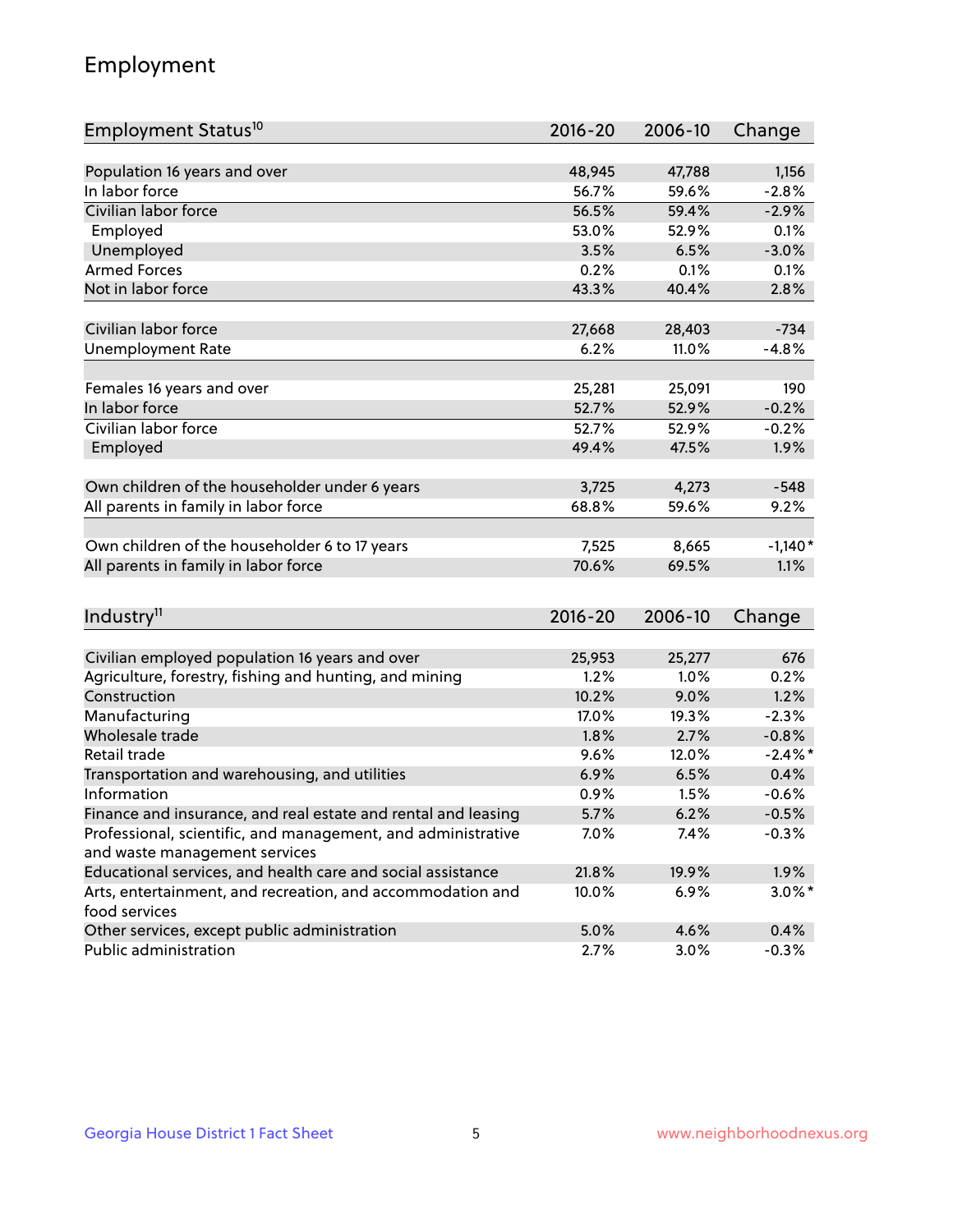## Employment, continued...

| Occupation <sup>12</sup>                                                    | $2016 - 20$ | 2006-10        | Change     |
|-----------------------------------------------------------------------------|-------------|----------------|------------|
| Civilian employed population 16 years and over                              |             |                | 676        |
|                                                                             | 25,953      | 25,277         | $2.4\%$ *  |
| Management, business, science, and arts occupations                         | 27.3%       | 24.9%<br>16.3% |            |
| Service occupations                                                         | 17.8%       |                | 1.4%       |
| Sales and office occupations                                                | 20.7%       | 26.6%          | $-5.9\%$ * |
| Natural<br>and<br>resources,<br>construction,<br>maintenance<br>occupations | 15.0%       | 11.5%          | $3.4\%$ *  |
| Production, transportation, and material moving occupations                 | 19.2%       | 20.6%          | $-1.4%$    |
| Class of Worker <sup>13</sup>                                               | 2016-20     | 2006-10        | Change     |
|                                                                             |             |                |            |
| Civilian employed population 16 years and over                              | 25,953      | 25,277         | 676        |
| Private wage and salary workers                                             | 82.5%       | 80.5%          | 2.1%       |
| Government workers                                                          | 10.5%       | 12.5%          | $-2.0%$    |
| Self-employed in own not incorporated business workers                      | 6.8%        | 6.8%           | 0.0%       |
| Unpaid family workers                                                       | 0.2%        | 0.3%           | $-0.1%$    |
| Job Flows <sup>14</sup>                                                     | 2019        | 2010           | Change     |
|                                                                             |             |                |            |
| Total Jobs in district                                                      | 12,946      | 11,705         | 1,241      |
| Held by residents of district                                               | 35.7%       | 37.3%          | $-1.6%$    |
| Held by non-residents of district                                           | 64.3%       | 62.7%          | 1.6%       |
| Jobs by Industry Sector <sup>15</sup>                                       | 2019        | 2010           | Change     |
|                                                                             |             |                |            |
| Total Jobs in district                                                      | 12,946      | 11,705         | 1,241      |
| Goods Producing sectors                                                     | 32.9%       | 29.7%          | 3.2%       |
| Trade, Transportation, and Utilities sectors                                | 15.0%       | 14.9%          | 0.1%       |
| All Other Services sectors                                                  | 52.1%       | 55.4%          | $-3.3%$    |
|                                                                             |             |                |            |
| Total Jobs in district held by district residents                           | 4,617       | 4,365          | 252        |
| <b>Goods Producing sectors</b>                                              | 32.6%       | 26.5%          | 6.0%       |
| Trade, Transportation, and Utilities sectors                                | 12.5%       | 11.0%          | 1.5%       |
| All Other Services sectors                                                  | 55.0%       | 62.5%          | $-7.6%$    |
|                                                                             |             |                |            |
| Jobs by Earnings <sup>16</sup>                                              | 2019        | 2010           | Change     |
|                                                                             |             |                |            |
| Total Jobs in district                                                      | 12,946      | 11,705         | 1,241      |
| Jobs with earnings \$1250/month or less                                     | 26.3%       | 27.9%          | $-1.6%$    |
| Jobs with earnings \$1251/month to \$3333/month                             | 45.8%       | 50.3%          | $-4.5%$    |
| Jobs with earnings greater than \$3333/month                                | 27.9%       | 21.8%          | 6.1%       |
| Total Jobs in district held by district residents                           | 4,617       | 4,365          | 252        |
| Jobs with earnings \$1250/month or less                                     | 28.2%       | 31.5%          | $-3.4%$    |
| Jobs with earnings \$1251/month to \$3333/month                             | 46.9%       | 50.6%          | $-3.7%$    |
| Jobs with earnings greater than \$3333/month                                | 24.9%       | 17.9%          | 7.1%       |
|                                                                             |             |                |            |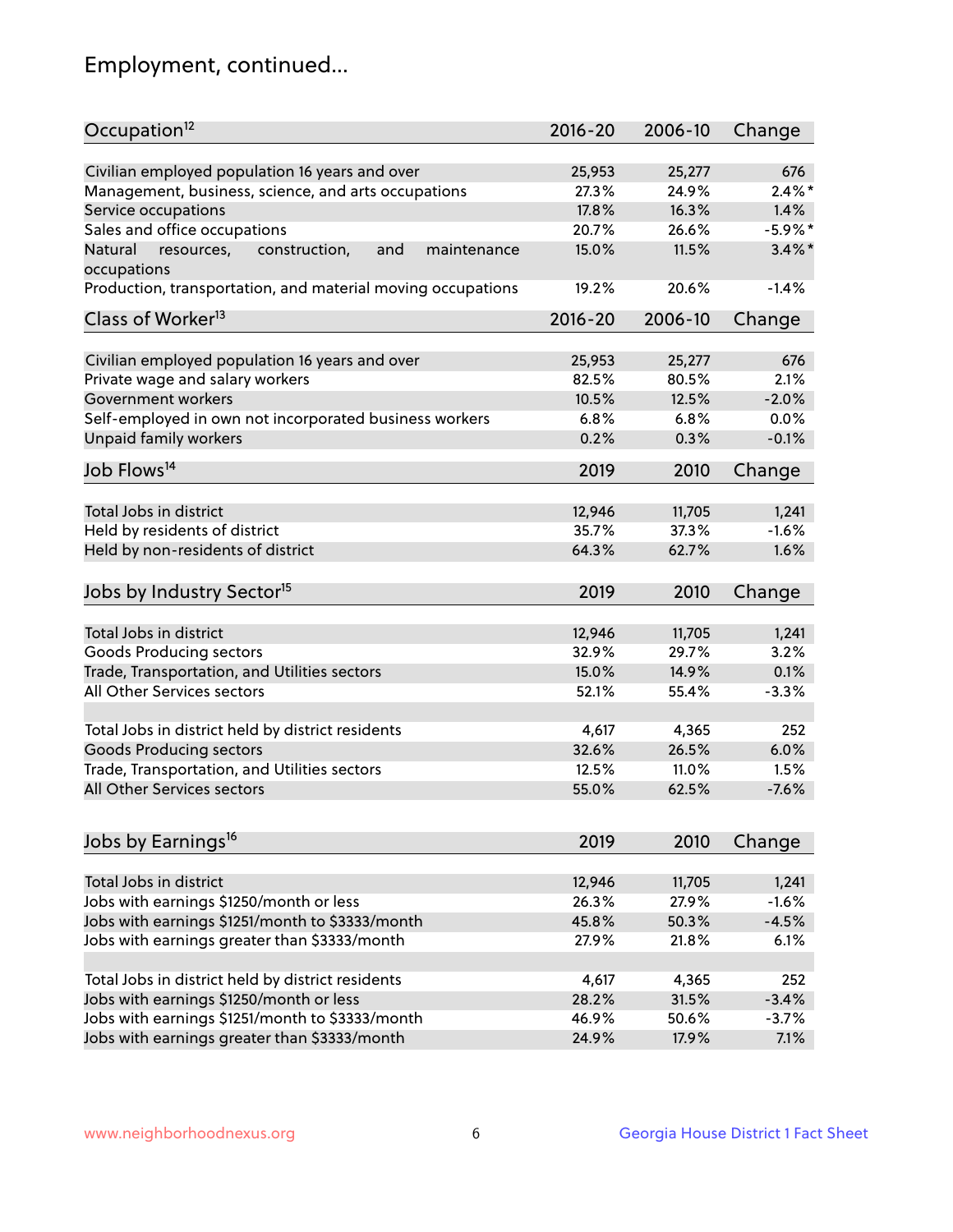## Employment, continued...

| 2019   | 2010   | Change  |
|--------|--------|---------|
|        |        |         |
| 12,946 | 11,705 | 1,241   |
| 24.3%  | 21.1%  | 3.3%    |
| 51.9%  | 58.4%  | $-6.5%$ |
| 23.8%  | 20.6%  | 3.2%    |
|        |        |         |
| 4.617  | 4.365  | 252     |
| 24.7%  | 21.1%  | 3.6%    |
| 51.0%  | 56.1%  | $-5.1%$ |
| 24.3%  | 22.8%  | 1.5%    |
|        |        |         |

#### Education

| School Enrollment <sup>18</sup>                | $2016 - 20$ | 2006-10 | Change     |
|------------------------------------------------|-------------|---------|------------|
|                                                |             |         |            |
| Population 3 years and over enrolled in school | 13,315      | 14,517  | $-1,202$   |
| Nursery school, preschool                      | 4.4%        | 5.6%    | $-1.2%$    |
| Kindergarten                                   | 5.1%        | 6.7%    | $-1.6%$    |
| Elementary school (grades 1-8)                 | 40.5%       | 44.6%   | $-4.1\%$ * |
| High school (grades 9-12)                      | 21.8%       | 22.4%   | $-0.6%$    |
| College or graduate school                     | 28.1%       | 20.6%   | $7.5%$ *   |
| Educational Attainment <sup>19</sup>           | $2016 - 20$ | 2006-10 | Change     |
|                                                |             |         |            |
| Population 25 years and over                   | 42,011      | 40,448  | $1,563*$   |
| Less than 9th grade                            | 6.2%        | $8.0\%$ | $-1.8%$    |
| 9th to 12th grade, no diploma                  | 12.6%       | 15.4%   | $-2.8\%$ * |
| High school graduate (includes equivalency)    | 34.9%       | 34.9%   | $0.0\%$    |
| Some college, no degree                        | 20.9%       | 22.3%   | $-1.4%$    |
| Associate's degree                             | 7.9%        | 5.5%    | $2.4\%$ *  |
| Bachelor's degree                              | 11.6%       | 9.5%    | $2.1\%$ *  |
| Graduate or professional degree                | 5.8%        | 4.4%    | 1.4%       |
|                                                |             |         |            |
| Percent high school graduate or higher         | 81.2%       | 76.7%   | 4.5%*      |
| Percent bachelor's degree or higher            | 17.4%       | 13.9%   | $3.5\%$ *  |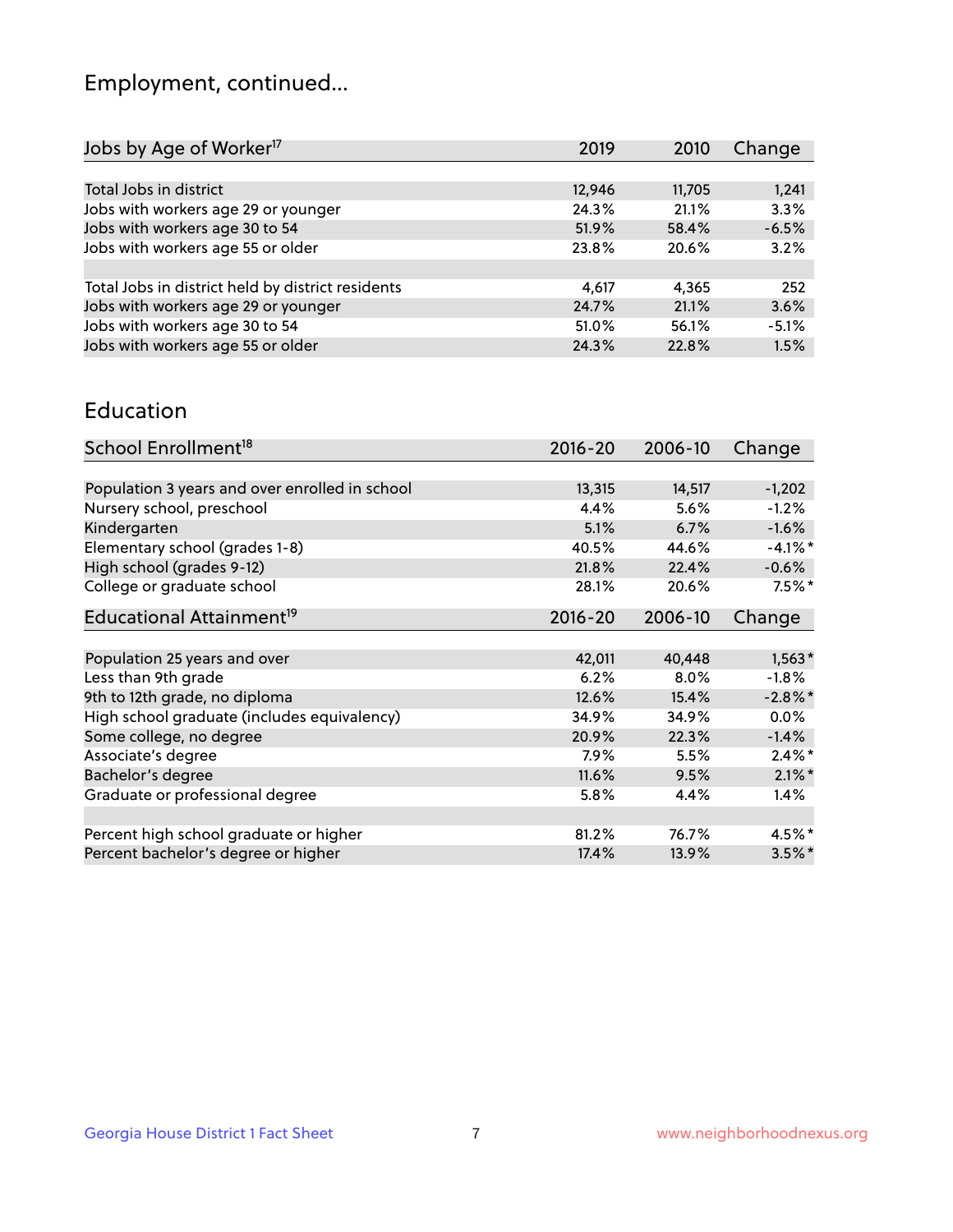## Housing

| Households by Type <sup>20</sup>                     | 2016-20     | 2006-10 | Change     |
|------------------------------------------------------|-------------|---------|------------|
|                                                      |             |         |            |
| <b>Total households</b>                              | 23,057      | 23,381  | $-324$     |
| Family households (families)                         | 69.5%       | 71.3%   | $-1.8%$    |
| With own children under 18 years                     | 25.0%       | 28.6%   | $-3.6\%$ * |
| Married-couple family                                | 49.7%       | 53.8%   | $-4.1\%$ * |
| With own children of the householder under 18 years  | 16.2%       | 19.7%   | $-3.5%$ *  |
| Male householder, no wife present, family            | 6.8%        | 4.9%    | $1.8\%$ *  |
| With own children of the householder under 18 years  | 3.4%        | 2.5%    | 0.9%       |
| Female householder, no husband present, family       | 13.0%       | 12.5%   | 0.5%       |
| With own children of the householder under 18 years  | 5.4%        | 6.4%    | $-1.0%$    |
| Nonfamily households                                 | 30.5%       | 28.7%   | 1.8%       |
| Householder living alone                             | 26.8%       | 26.4%   | 0.3%       |
| 65 years and over                                    | 13.4%       | 9.8%    | $3.7\%$ *  |
|                                                      |             |         |            |
| Households with one or more people under 18 years    | 29.7%       | 33.1%   | $-3.5%$ *  |
| Households with one or more people 65 years and over | 34.5%       | 26.2%   | $8.3\%$ *  |
| Average household size                               | 2.50        | 2.52    | $-0.02$    |
| Average family size                                  | 3.02        | 3.00    | 0.02       |
| Housing Occupancy <sup>21</sup>                      | $2016 - 20$ | 2006-10 | Change     |
|                                                      |             |         |            |
| Total housing units                                  | 27,341      | 27,079  | 262        |
| Occupied housing units                               | 84.3%       | 86.3%   | $-2.0\%$ * |
| Vacant housing units                                 | 15.7%       | 13.7%   | 2.0%       |
|                                                      |             |         |            |
| Homeowner vacancy rate                               | 2.4         | 3.5     | $-1.2$     |
| Rental vacancy rate                                  | 6.7         | 11.7    | $-5.0$     |
| Units in Structure <sup>22</sup>                     | $2016 - 20$ | 2006-10 | Change     |
|                                                      |             |         |            |
| Total housing units                                  | 27,341      | 27,079  | 262        |
| 1-unit, detached                                     | 75.3%       | 72.4%   | $2.9\%*$   |
| 1-unit, attached                                     | 0.5%        | 1.1%    | $-0.7%$    |
| 2 units                                              | 4.1%        | 3.7%    | 0.4%       |
| 3 or 4 units                                         | 2.0%        | 2.4%    | $-0.4%$    |
| 5 to 9 units                                         | 1.3%        | 1.7%    | $-0.4%$    |
| 10 to 19 units                                       | 0.9%        | 1.2%    | $-0.3%$    |
| 20 or more units                                     | 1.8%        | 1.2%    | 0.6%       |
| Mobile home                                          | 14.0%       | 16.0%   | $-2.0%$    |
| Boat, RV, van, etc.                                  | 0.1%        | 0.2%    | $-0.1%$    |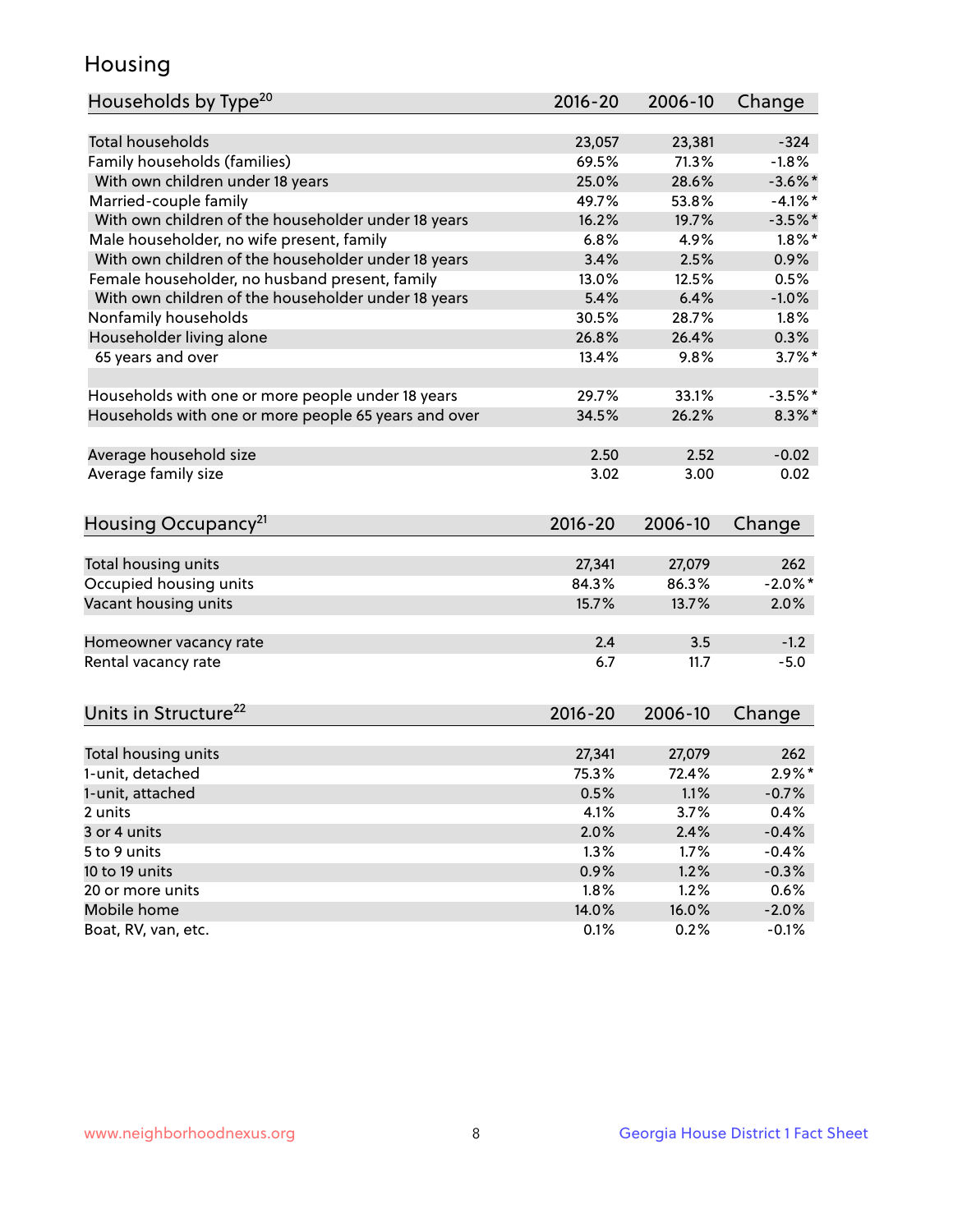## Housing, Continued...

| Year Structure Built <sup>23</sup>             | 2016-20     | 2006-10 | Change      |
|------------------------------------------------|-------------|---------|-------------|
| Total housing units                            | 27,341      | 27,079  | 262         |
| Built 2014 or later                            | 1.4%        | (X)     | (X)         |
| Built 2010 to 2013                             | 1.8%        | (X)     | (X)         |
| Built 2000 to 2009                             | 13.9%       | 11.6%   | $2.3\%$ *   |
| Built 1990 to 1999                             | 15.0%       | 16.7%   | $-1.7%$     |
| Built 1980 to 1989                             | 12.1%       | 15.3%   | $-3.2\%$ *  |
| Built 1970 to 1979                             | 16.2%       | 16.6%   | $-0.4%$     |
| Built 1960 to 1969                             | 12.0%       | 13.0%   | $-1.0%$     |
| Built 1950 to 1959                             | 9.8%        | 11.7%   | $-1.9%$     |
| Built 1940 to 1949                             | 8.9%        | 7.0%    | $1.9\%$ *   |
| Built 1939 or earlier                          | 8.8%        | 8.0%    | 0.8%        |
| Housing Tenure <sup>24</sup>                   | $2016 - 20$ | 2006-10 | Change      |
| Occupied housing units                         | 23,057      | 23,381  | $-324$      |
| Owner-occupied                                 | 69.1%       | 72.9%   | $-3.8\%$ *  |
| Renter-occupied                                | 30.9%       | 27.1%   | $3.8\%$ *   |
| Average household size of owner-occupied unit  | 2.52        | 2.55    | $-0.03$     |
| Average household size of renter-occupied unit | 2.46        | 2.44    | 0.02        |
| Residence 1 Year Ago <sup>25</sup>             | $2016 - 20$ | 2006-10 | Change      |
| Population 1 year and over                     | 59,274      | 59,621  | $-347$      |
| Same house                                     | 86.2%       | 83.2%   | $3.0\%$ *   |
| Different house in the U.S.                    | 13.5%       | 16.6%   | $-3.1%$     |
| Same county                                    | 5.7%        | 8.9%    | $-3.2%$ *   |
| Different county                               | 7.8%        | 7.7%    | 0.1%        |
| Same state                                     | 3.7%        | 3.6%    | 0.1%        |
| Different state                                | 4.1%        | 4.1%    | 0.0%        |
| Abroad                                         | 0.3%        | 0.3%    | 0.1%        |
| Value of Housing Unit <sup>26</sup>            | $2016 - 20$ | 2006-10 | Change      |
| Owner-occupied units                           | 15,937      | 17,054  | $-1,117*$   |
| Less than \$50,000                             | 15.2%       | 15.6%   | $-0.4%$     |
| \$50,000 to \$99,999                           | 27.5%       | 30.8%   | $-3.3%$     |
| \$100,000 to \$149,999                         | 23.4%       | 23.8%   | $-0.4%$     |
| \$150,000 to \$199,999                         | 13.0%       | 14.2%   | $-1.2%$     |
| \$200,000 to \$299,999                         | 11.0%       | 7.9%    | $3.2\%$ *   |
| \$300,000 to \$499,999                         | 6.3%        | 4.6%    | 1.7%        |
| \$500,000 to \$999,999                         | 3.0%        | 2.5%    | 0.5%        |
| \$1,000,000 or more                            | 0.7%        | 0.7%    | 0.0%        |
| Median (dollars)                               | 113,738     | 107,020 | $6,718*$    |
| Mortgage Status <sup>27</sup>                  | $2016 - 20$ | 2006-10 | Change      |
| Owner-occupied units                           | 15,937      | 17,054  | $-1,117*$   |
| Housing units with a mortgage                  | 47.0%       | 57.3%   | $-10.3\%$ * |
| Housing units without a mortgage               | 53.0%       | 42.7%   | 10.3%*      |
|                                                |             |         |             |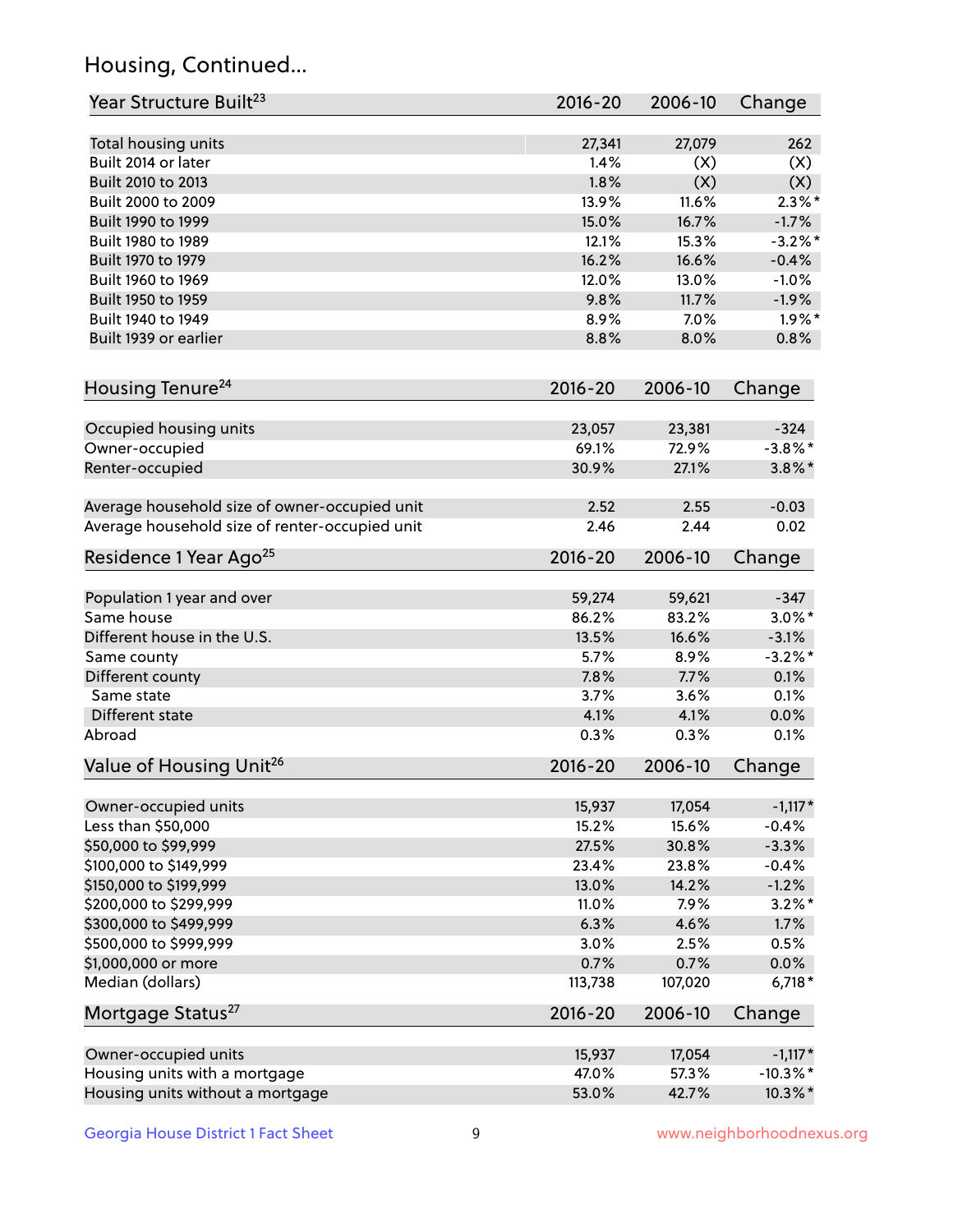## Housing, Continued...

| Selected Monthly Owner Costs <sup>28</sup>                                            | $2016 - 20$ | 2006-10 | Change      |
|---------------------------------------------------------------------------------------|-------------|---------|-------------|
| Housing units with a mortgage                                                         | 7,491       | 9,767   | $-2,276*$   |
| Less than \$300                                                                       | 0.2%        | 0.0%    | 0.2%        |
| \$300 to \$499                                                                        | 1.5%        | 4.5%    | $-3.0%$     |
| \$500 to \$999                                                                        | 37.9%       | 45.7%   | $-7.8%$ *   |
| \$1,000 to \$1,499                                                                    | 38.7%       | 31.5%   | $7.1\%$ *   |
| \$1,500 to \$1,999                                                                    | 11.8%       | 10.8%   | 1.0%        |
| \$2,000 to \$2,999                                                                    | 6.4%        | 5.2%    | 1.3%        |
| \$3,000 or more                                                                       | 3.4%        | 2.3%    | 1.1%        |
| Median (dollars)                                                                      | 1,105       | 997     | $108*$      |
| Housing units without a mortgage                                                      | 8,446       | 7,287   | $1,159*$    |
| Less than \$150                                                                       | 7.2%        | 7.6%    | $-0.4%$     |
| \$150 to \$249                                                                        | 19.7%       | 33.0%   | $-13.3\%$ * |
| \$250 to \$349                                                                        | 25.9%       | 25.0%   | $0.8\%$     |
| \$350 to \$499                                                                        | 24.7%       | 22.1%   | 2.7%        |
| \$500 to \$699                                                                        | 13.5%       | 8.8%    | 4.8%        |
| \$700 or more                                                                         | 9.0%        | 3.5%    | $5.5\%$ *   |
| Median (dollars)                                                                      | 339         | 287     | $52*$       |
| Selected Monthly Owner Costs as a Percentage of<br>Household Income <sup>29</sup>     | $2016 - 20$ | 2006-10 | Change      |
| Housing units with a mortgage (excluding units where<br>SMOCAPI cannot be computed)   | 7,473       | 9,698   | $-2,225*$   |
| Less than 20.0 percent                                                                | 44.4%       | 36.2%   | $8.2\%$ *   |
| 20.0 to 24.9 percent                                                                  | 19.0%       | 18.6%   | 0.4%        |
| 25.0 to 29.9 percent                                                                  | 10.2%       | 12.9%   | $-2.7%$     |
| 30.0 to 34.9 percent                                                                  | 7.0%        | 9.0%    | $-1.9%$     |
| 35.0 percent or more                                                                  | 19.3%       | 23.3%   | $-4.0%$     |
| Not computed                                                                          | 18          | 69      | $-51$       |
| Housing unit without a mortgage (excluding units where<br>SMOCAPI cannot be computed) | 8,284       | 7,174   | $1,110*$    |
| Less than 10.0 percent                                                                | 42.4%       | 42.8%   | $-0.4%$     |
| 10.0 to 14.9 percent                                                                  | 23.5%       | 21.8%   | 1.7%        |
| 15.0 to 19.9 percent                                                                  | 10.0%       | 12.0%   | $-2.0%$     |
| 20.0 to 24.9 percent                                                                  | 7.9%        | 6.9%    | 1.0%        |
| 25.0 to 29.9 percent                                                                  | 4.5%        | 4.1%    | 0.4%        |
| 30.0 to 34.9 percent                                                                  | 4.4%        | 2.9%    | 1.5%        |
| 35.0 percent or more                                                                  | 7.2%        | 9.5%    | $-2.2%$     |
| Not computed                                                                          | 162         | 113     | 49          |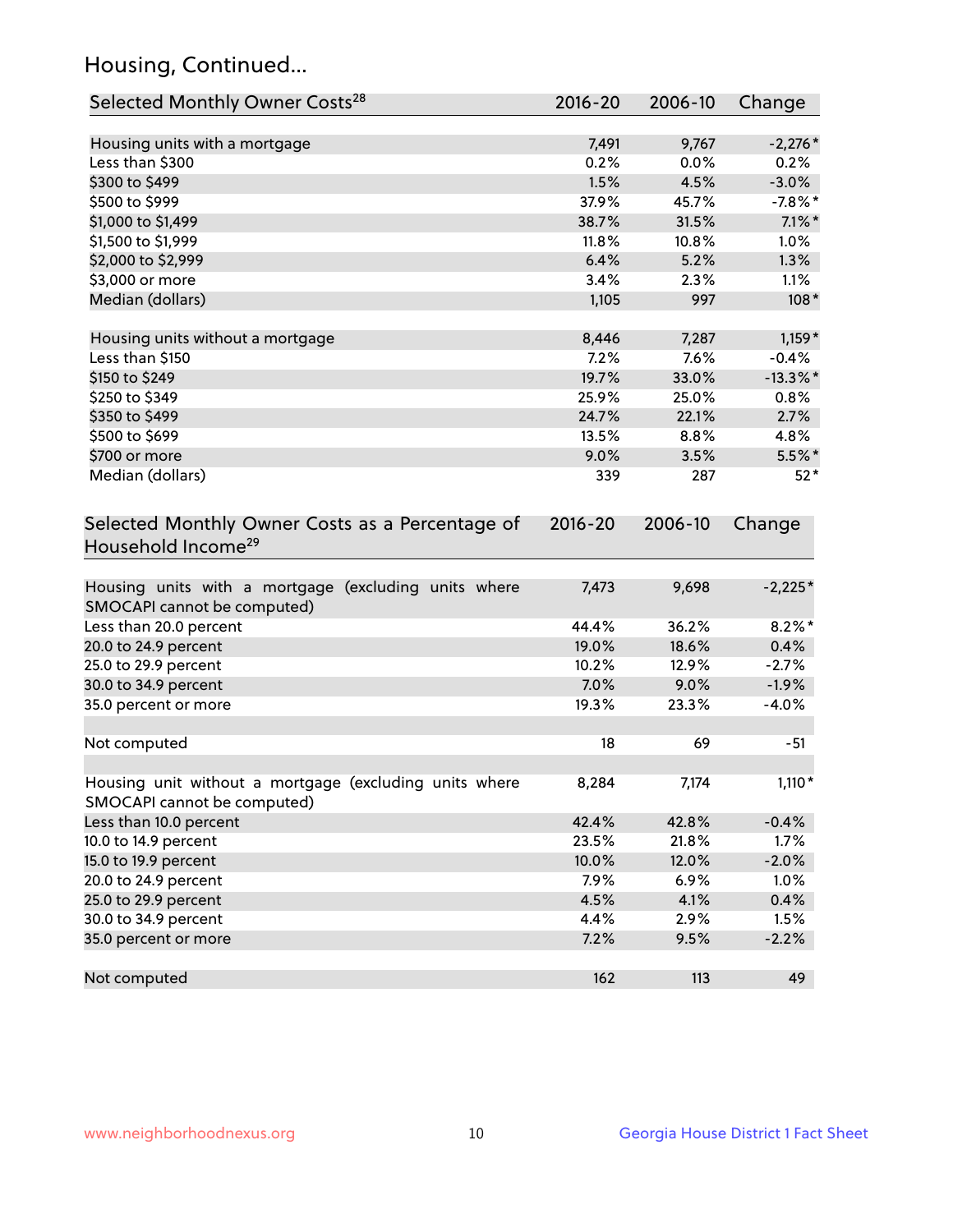## Housing, Continued...

| Gross Rent <sup>30</sup>   | 2016-20 | $2006 - 10$ | Change   |
|----------------------------|---------|-------------|----------|
|                            |         |             |          |
| Occupied units paying rent | 6,211   | 5,595       | 616      |
| Less than \$200            | 1.3%    | 3.0%        | $-1.7%$  |
| \$200 to \$499             | 14.4%   | 30.2%       | $-15.7%$ |
| \$500 to \$749             | 36.9%   | 38.7%       | $-1.8%$  |
| \$750 to \$999             | 29.9%   | 20.8%       | 9.0%     |
| \$1,000 to \$1,499         | 15.4%   | 6.8%        | 8.6%     |
| \$1,500 to \$1,999         | 1.7%    | 0.3%        | 1.4%     |
| \$2,000 or more            | 0.3%    | 0.1%        | 0.2%     |
| Median (dollars)           | 733     | 593         | $140*$   |
|                            |         |             |          |
| No rent paid               | 909     | 732         | 177      |

| Gross Rent as a Percentage of Household Income <sup>31</sup>                   | $2016 - 20$ | 2006-10 | Change    |
|--------------------------------------------------------------------------------|-------------|---------|-----------|
|                                                                                |             |         |           |
| Occupied units paying rent (excluding units where GRAPI<br>cannot be computed) | 6,102       | 5,561   | 541       |
| Less than 15.0 percent                                                         | $17.7\%$    | 14.8%   | 2.9%      |
| 15.0 to 19.9 percent                                                           | 17.2%       | 11.8%   | $5.4\%$ * |
| 20.0 to 24.9 percent                                                           | 7.4%        | 11.1%   | $-3.7%$   |
| 25.0 to 29.9 percent                                                           | 9.4%        | 9.5%    | $-0.1%$   |
| 30.0 to 34.9 percent                                                           | 12.7%       | 11.6%   | 1.1%      |
| 35.0 percent or more                                                           | 35.6%       | 41.3%   | $-5.7%$   |
|                                                                                |             |         |           |
| Not computed                                                                   | 1,017       | 766     | 251       |

## Transportation

| Commuting to Work <sup>32</sup>           | 2016-20 | 2006-10 | Change  |
|-------------------------------------------|---------|---------|---------|
|                                           |         |         |         |
| Workers 16 years and over                 | 25,392  | 24,542  | 850     |
| Car, truck, or van - drove alone          | 80.0%   | 80.9%   | $-0.9%$ |
| Car, truck, or van - carpooled            | 11.2%   | 12.9%   | $-1.6%$ |
| Public transportation (excluding taxicab) | 0.1%    | 0.4%    | $-0.3%$ |
| Walked                                    | 3.1%    | 1.7%    | 1.4%    |
| Other means                               | 0.7%    | 0.5%    | 0.2%    |
| Worked at home                            | 4.7%    | 3.6%    | 1.2%    |
|                                           |         |         |         |
| Mean travel time to work (minutes)        | 28.1    | 25.4    | 2.7     |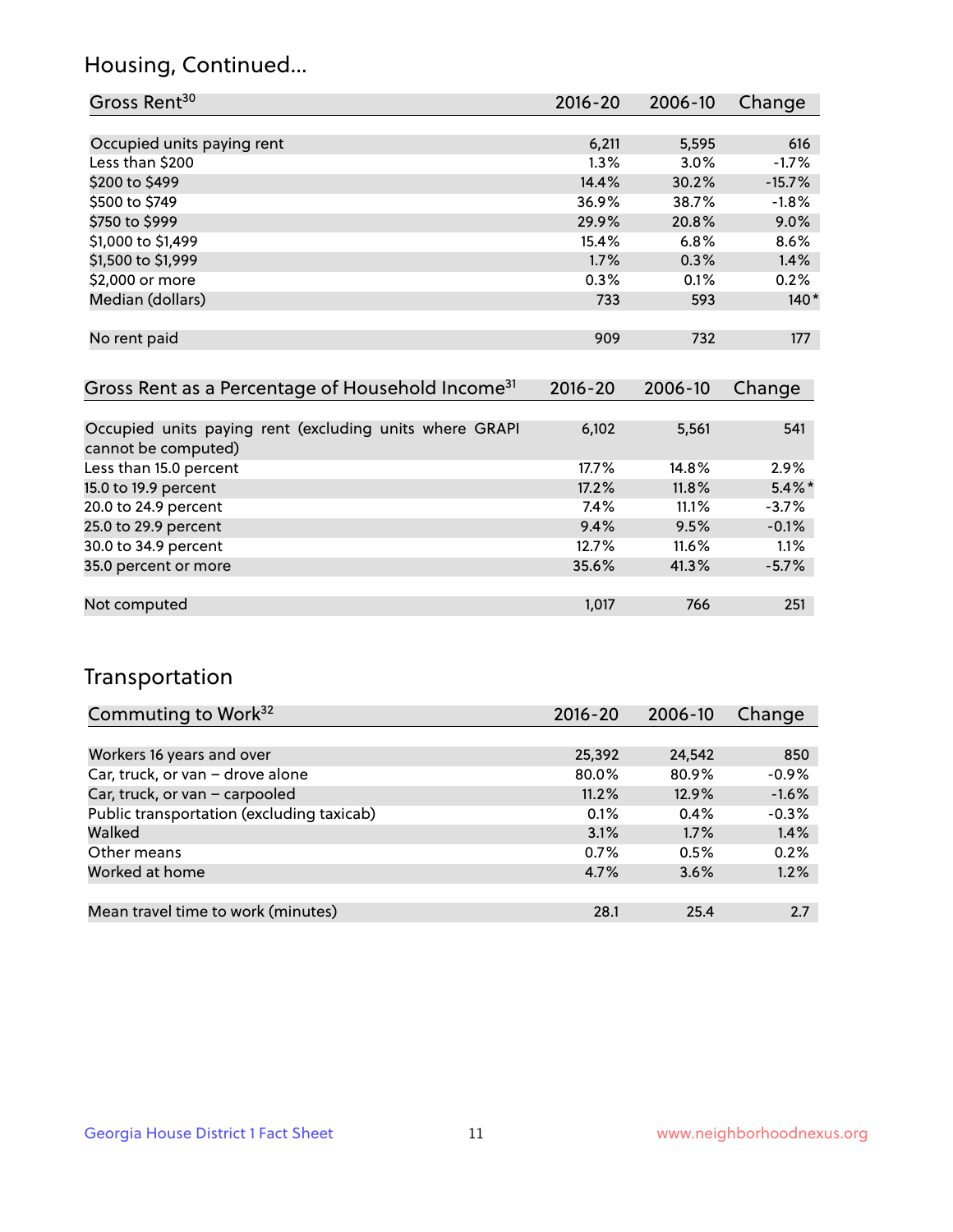## Transportation, Continued...

| Vehicles Available <sup>33</sup> | $2016 - 20$ | 2006-10 | Change  |
|----------------------------------|-------------|---------|---------|
|                                  |             |         |         |
| Occupied housing units           | 23,057      | 23,381  | $-324$  |
| No vehicles available            | 5.8%        | 6.1%    | $-0.3%$ |
| 1 vehicle available              | 31.2%       | 32.4%   | $-1.2%$ |
| 2 vehicles available             | 35.3%       | 36.8%   | $-1.5%$ |
| 3 or more vehicles available     | 27.7%       | 24.7%   | 3.0%    |

#### Health

| Health Insurance coverage <sup>34</sup>                 | 2016-20 |
|---------------------------------------------------------|---------|
|                                                         |         |
| Civilian Noninstitutionalized Population                | 58,896  |
| With health insurance coverage                          | 85.2%   |
| With private health insurance coverage                  | 59.5%   |
| With public health coverage                             | 39.4%   |
| No health insurance coverage                            | 14.8%   |
| Civilian Noninstitutionalized Population Under 19 years | 13,236  |
| No health insurance coverage                            | 9.9%    |
| Civilian Noninstitutionalized Population 19 to 64 years | 34,877  |
| In labor force:                                         | 25,256  |
| Employed:                                               | 23,824  |
| With health insurance coverage                          | 81.6%   |
| With private health insurance coverage                  | 74.6%   |
| With public coverage                                    | 9.3%    |
| No health insurance coverage                            | 18.4%   |
| Unemployed:                                             | 1,432   |
| With health insurance coverage                          | 49.8%   |
| With private health insurance coverage                  | 31.6%   |
| With public coverage                                    | 19.2%   |
| No health insurance coverage                            | 50.2%   |
| Not in labor force:                                     | 9,621   |
| With health insurance coverage                          | 76.5%   |
| With private health insurance coverage                  | 41.9%   |
| With public coverage                                    | 42.5%   |
| No health insurance coverage                            | 23.5%   |